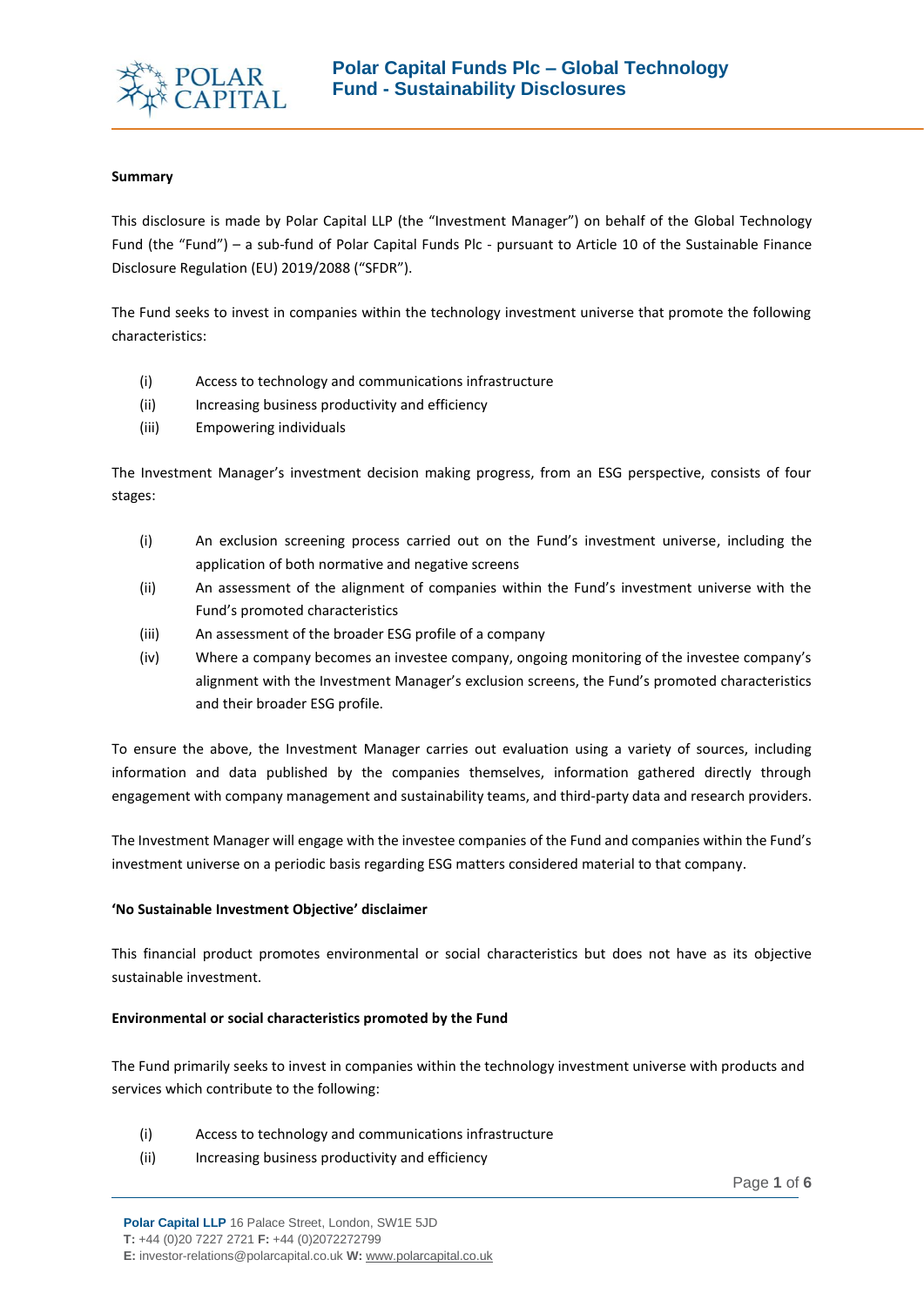

#### (iii) Empowering individuals

For the avoidance of doubt, the Fund may invest in companies within the technology investment universe the products and services of which do not, in part or in whole, contribute to the promoted characteristics outlined above. Such companies may include, by way of example, those operating in emerging areas of technology which lack well-defined use cases or for which their contribution to the promoted characteristics is uncertain, as long as the Investment Manager is of the view that an investment offers attractive investment opportunities for the Fund and aligns with the broader ESG elements of the Fund's investment process.

#### **Indicators used to measure the attainment of these characteristics**

2020

The Investment Manager will measure the attainment of the Fund's promoted characteristics by analysing the proportion of its investee companies' current or estimated future revenues derived from products, services or activities aligned with each promoted characteristic.

## **Description of the investment strategy of the Fund**

The Investment Manager's investment decision making progress, from an ESG perspective, consists of four stages:

- (i) An exclusion screening process carried out on the Fund's investment universe, including the application of both normative and negative screens
- (ii) An assessment of the alignment of companies within the Fund's investment universe with the Fund's promoted characteristics
- (iii) An assessment of the broader ESG profile of a company
- (iv) Where a company becomes an investee company, ongoing monitoring of the investee company's alignment with the Investment Manager's exclusion screens, the Fund's promoted characteristics and their broader ESG profile.

## Exclusion Screening Process

At the first stage of the investment process, the Investment Manager carries out an exclusion screening process on the Fund's investment universe which, in the belief of the Investment Manager, amounts to approximately 4,000 companies globally.

The Investment Manager first applies a norms-based exclusion screen to the Fund's investment universe to ensure that potential investee companies that are involved in controversial practices from an ESG perspective are excluded from the Fund.

This involves the Investment Manager evaluating each company against their alignment with the United Nation's Global Compact, the United Nation's Guiding Principles on Business and Human Rights, the International Labour Organisation's conventions and the Organisation for Economic Co-Operation and Development's Guidelines for Multinational Enterprises.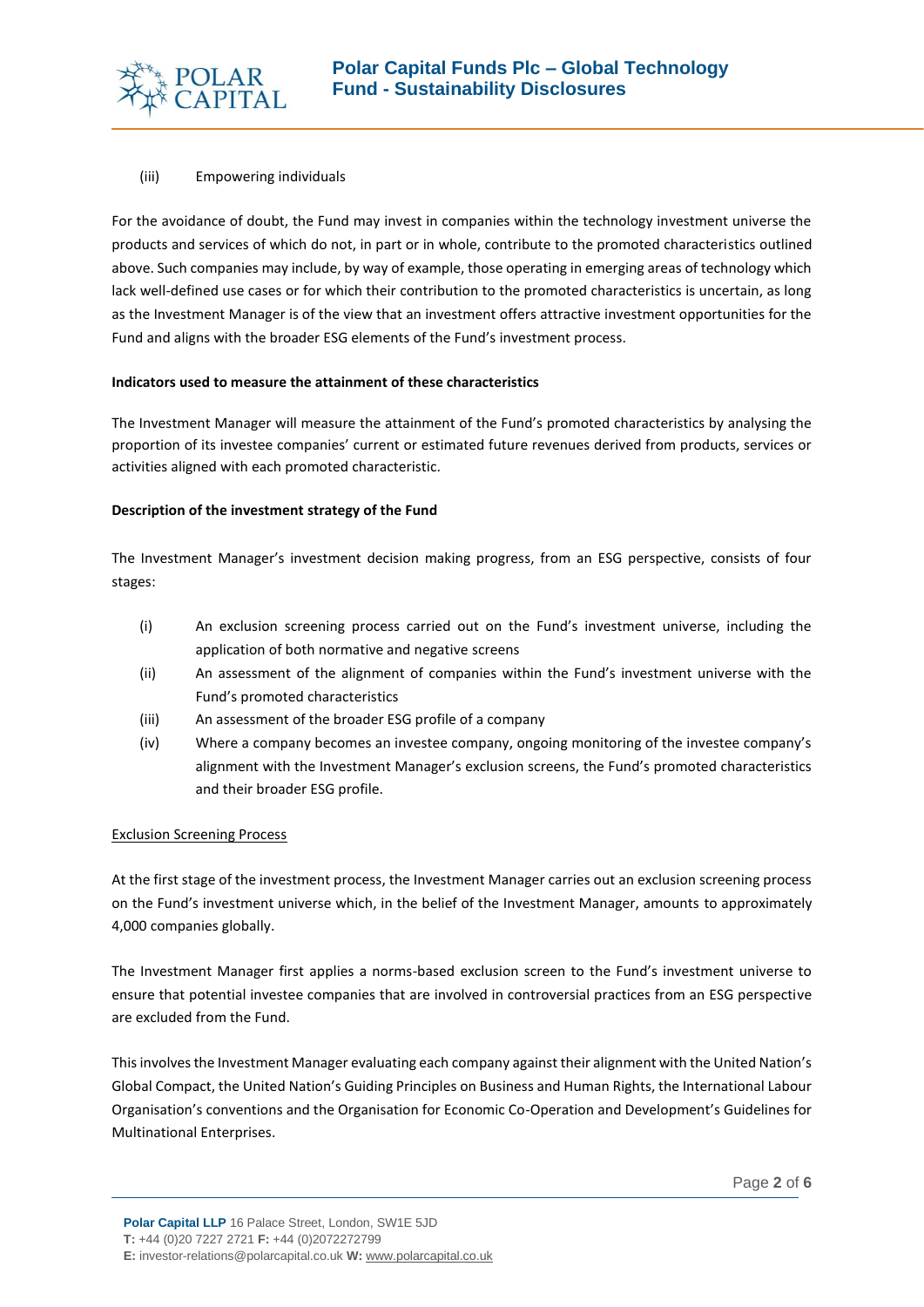

Where the Investment Manager feels that a company does not align adequately with these standards, the Investment Manager will exclude that company from the Fund's investment universe. Where a company no longer aligns with these standards following investment, the Investment Manager will, as a guideline, engage with that company first to understand the materiality of the risks and management's strategic direction to ensure future alignment. Where the company does not demonstrate adequate and timely progress towards realigning with these standards, steps will be taken to divest from the company within a reasonable timeframe, taking into consideration the best interests of the Fund and its Shareholders.

The Investment Manager's investment process excludes those companies that are involved in controversial weapons production or that derive more than 5% of their revenues from the following activities:

- (i) Tobacco production
- (ii) Thermal coal production
- (iii) Conventional and non-conventional oil and gas exploration and generation

2020

## Alignment Assessment

Once the Investment Manager has applied its normative and negative exclusion screens to the Fund's investment universe and carried out its fundamental assessment of the financial profile and growth prospects of a company, the Investment Manager will review the company's alignment with the Fund's promoted characteristics.

The Investment Manager assesses the alignment of a company with the characteristics in the following manner:

*Access to technology and communications infrastructure* - The Investment Manager assesses the ability of a company's products and services to provide technology, communications, clean technology (i.e., any process, product or service that reduces negative environmental impacts through significant energy efficiency improvements, the sustainable use of resources or environmental protection activities) and data security infrastructure to promote inclusive and sustainable industrialization and foster innovation.

*Increasing business productivity and efficiency* - The Investment Manager assesses the ability of a company's products and services to contribute to responsible economic growth through products and services that enable increases in workforce productivity, new business formation and more efficient use of resources.

*Empowering individuals -* The Investment Manager assesses the ability of a company's products and services to enhance the wellbeing and lives of individuals through innovative platforms and services that support social empowerment, improved communication, broader access to commerce, lifelong learning, training and inclusion.

The Investment Manager seeks to ensure that at least 50% of the Fund's aggregated current or estimated future revenue exposure is derived from products, services or activities aligned with the Fund's promoted characteristics.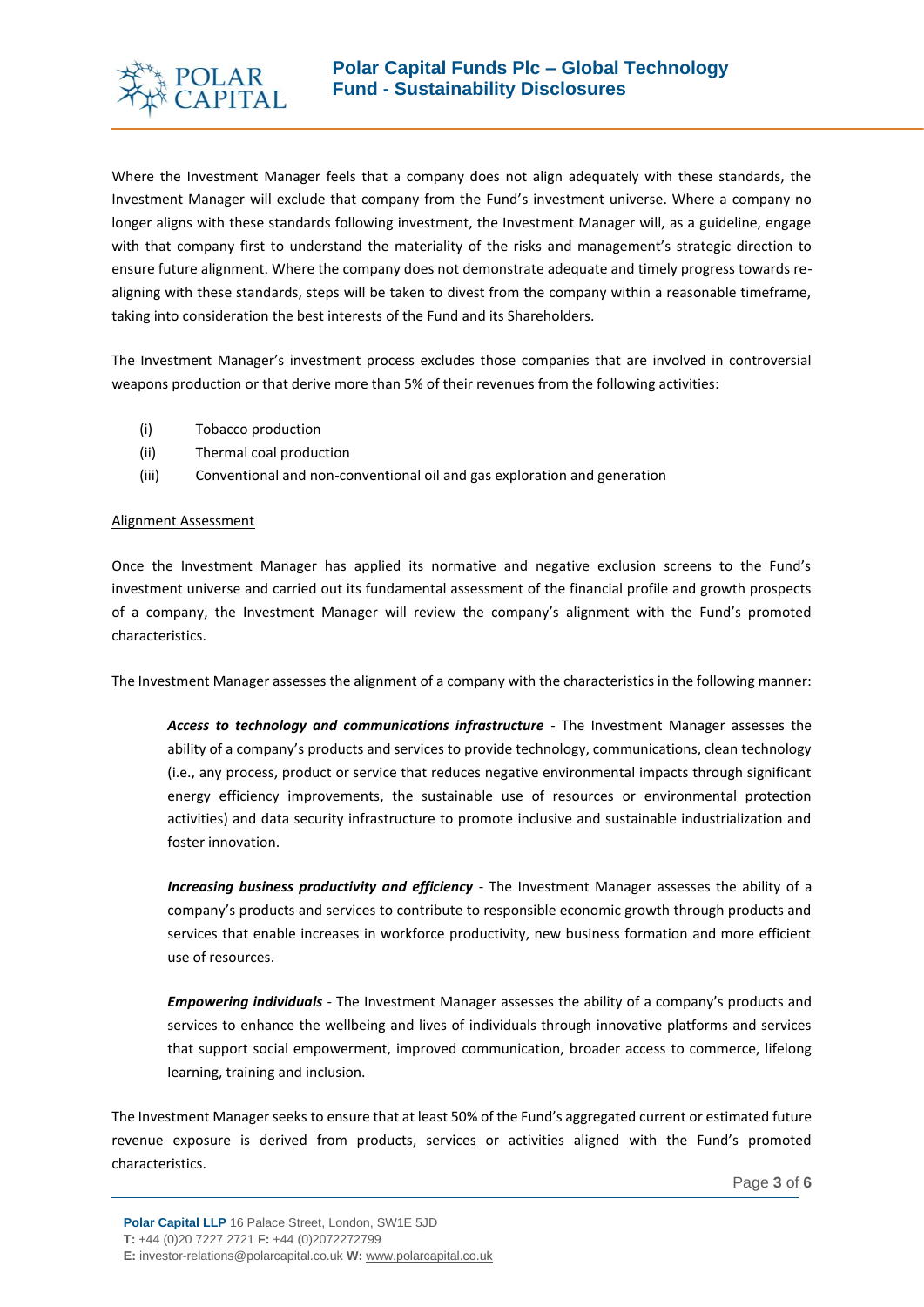

For the avoidance of doubt, where a company does not currently derive substantive revenue from products, services or activities aligned with the Fund's promoted characteristics, but in the Investment Manager's view, has the potential to do so in the future, the Investment Manager will use its own analysis and forecasts, taking indicators such as the company's research and development spend as an input, to estimate the company's future revenue from new, or existing and improved, products, services or activities aligned with the Fund's promoted characteristics.

## ESG Analysis

The Investment Manager combines evaluation of the contribution of a company to the Fund's promoted characteristics with a broader assessment of the ESG risks and opportunities relevant to the company.

This assessment begins with the review of third party ESG data and research analysis, with the Investment Manager carrying out further investigation into areas of concern that are highlighted by the data and research.

The Investment Manager assesses the governance practices of companies as part of their investment process. This involves an assessment of the company's governance framework in the context of its peers taking account of the composition of the company's board, its remuneration structures and executive compensation.

## **Description of how the Environmental or Social characteristics are monitored**

2020

The Investment Manager will monitor investee companies' alignment with its exclusionary screening process, alignment with the Fund's promoted characteristics and broader ESG profiles through the Investment Manager's fundamental analysis of the investee companies, through third party ESG research and data and through an assessment of that investee company's corporate disclosures, including their annual financial and sustainability reports as well as third party ESG research sources.

The Investment Manager also engages with the investee companies of the Fund and companies within the Fund's investment universe on a periodic basis regarding ESG matters considered material to that company

# **Description of methodologies used by the Investment Manager to evaluate the characteristics**

Each company in the portfolio is evaluated with respect to the proportion of its revenue aligned with the Fund's promoted characteristics.

For the avoidance of doubt, the Investment Manager may invest in companies within the technology investment universe whose products and services do not, in part or in whole, contribute to the promoted characteristics outlined above. As long as the Investment Manager is of the view that an investment offers attractive investment opportunities for the Fund and aligns with the broader ESG elements of the Fund's investment process.

In cases where a company's revenue is aligned with more than one of the promoted characteristics, the alignment will be split equally between two characteristics to avoid double counting. In the event of insufficient disclosure on the part of the company to determine an accurate split, the Investment Manager will collaborate with sell-side research analysts in order to form an informed estimation.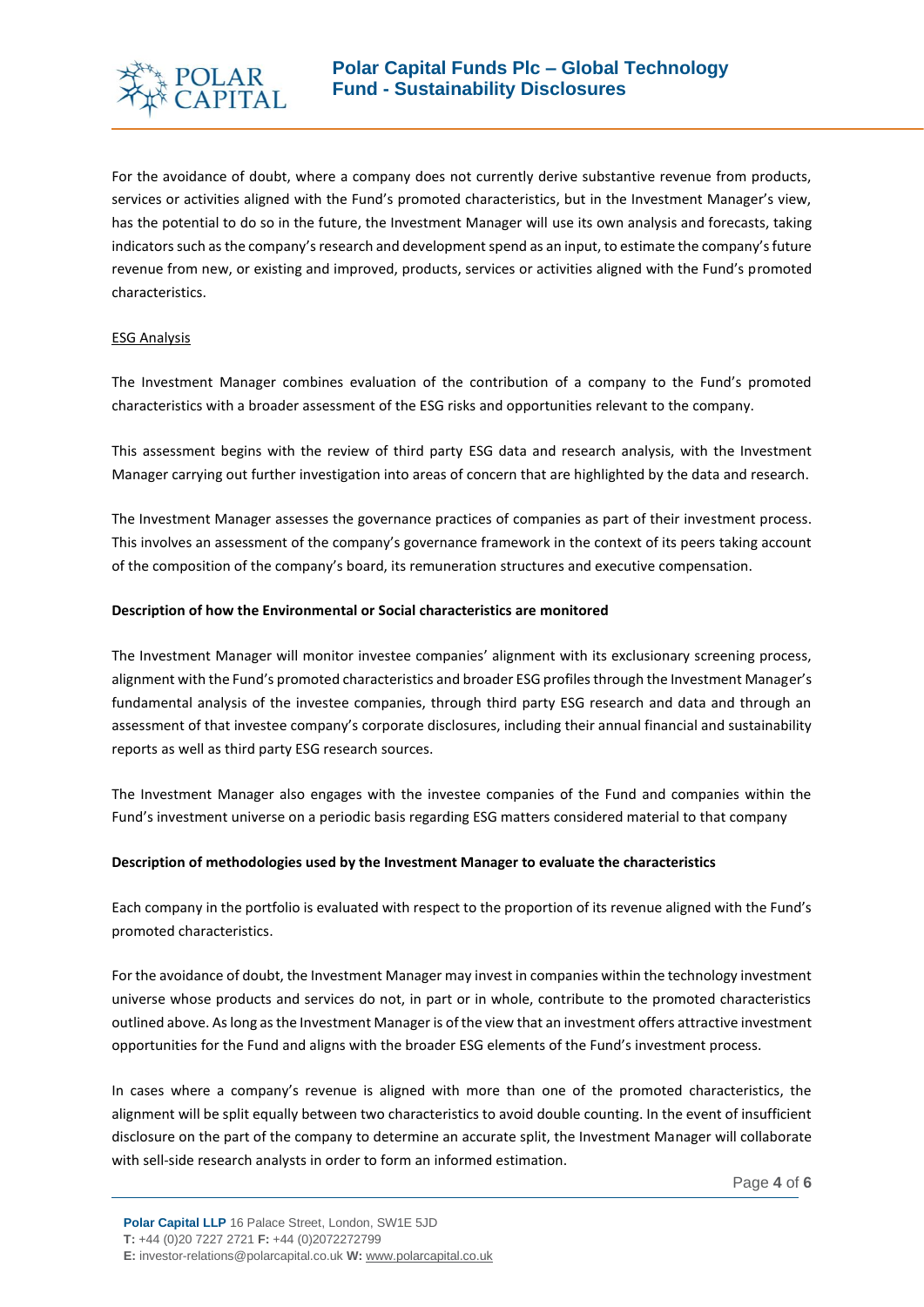

#### **Description of data sources and how they are used**

2020

The Investment Manager carries out this evaluation using a variety of sources, including information and data published by the companies themselves, information gathered directly through engagement with company management and sustainability teams, and third-party data and research providers.

The Investment Manager uses software platforms to identify, collate and manage data sources, and assist them in the above steps of the process. The assessment of a company's ESG profile and characteristic alignment work is recorded in an ESG Assessment for each company.

## **Description of the limitations of the methodology and data**

Limitations in the availability, quality and relevance of the sustainability related data outlined above may make it difficult for the Investment Manager to ascertain the exposure of a company to the Fund's characteristics, to assess the progress of a company in the context of the characteristics over a certain time frame, to carry out consistent analysis on companies from the perspective of the sustainable investment against its industry peers in the same or other jurisdictions or to verify the Investment Manager's assumptions and calculations concerning a particular company.

Where there is insufficient information to determine the level of risk and opportunity of a security, the Investment Manager does not automatically exclude a company from the investment universe, but reviews management quality and whether this is reflective of the company's early-stage approach or if poor strategy is driving the lack of information.

## **Description of engagement policies used when this is part of the investment strategy**

The Investment Manager engages with the investee companies and those within the Fund's investment universe on a periodic basis regarding ESG matters considered material. These conversations are used to build a deeper understanding of the competitive environment, technology risks, ESG factors and political or macroeconomic influences, and in some cases to try to positively influence company behaviour. Regarding engagement, sustainability issues are considered by the Investment Manager in four ways:

- (i) If research flags a particular ESG risk for a company, the Investment Manager engages with the company at the next available opportunity in order to better understand the issue and try to positively influence the company.
- (ii) If material ESG issues are uncovered during the Investment Manager's assessment of a company, the Investment Manager will engage with the company in order to better understand the issue and try to positively influence the company.
- (iii) The Investment Manager makes use of Institutional Shareholder Services (ISS) proxy advice services to assist with proxy voting and records all occasions on which they have voted against ISS or management (or both).
- (iv) By taking the opportunity to join collaborative shareholder engagement efforts.